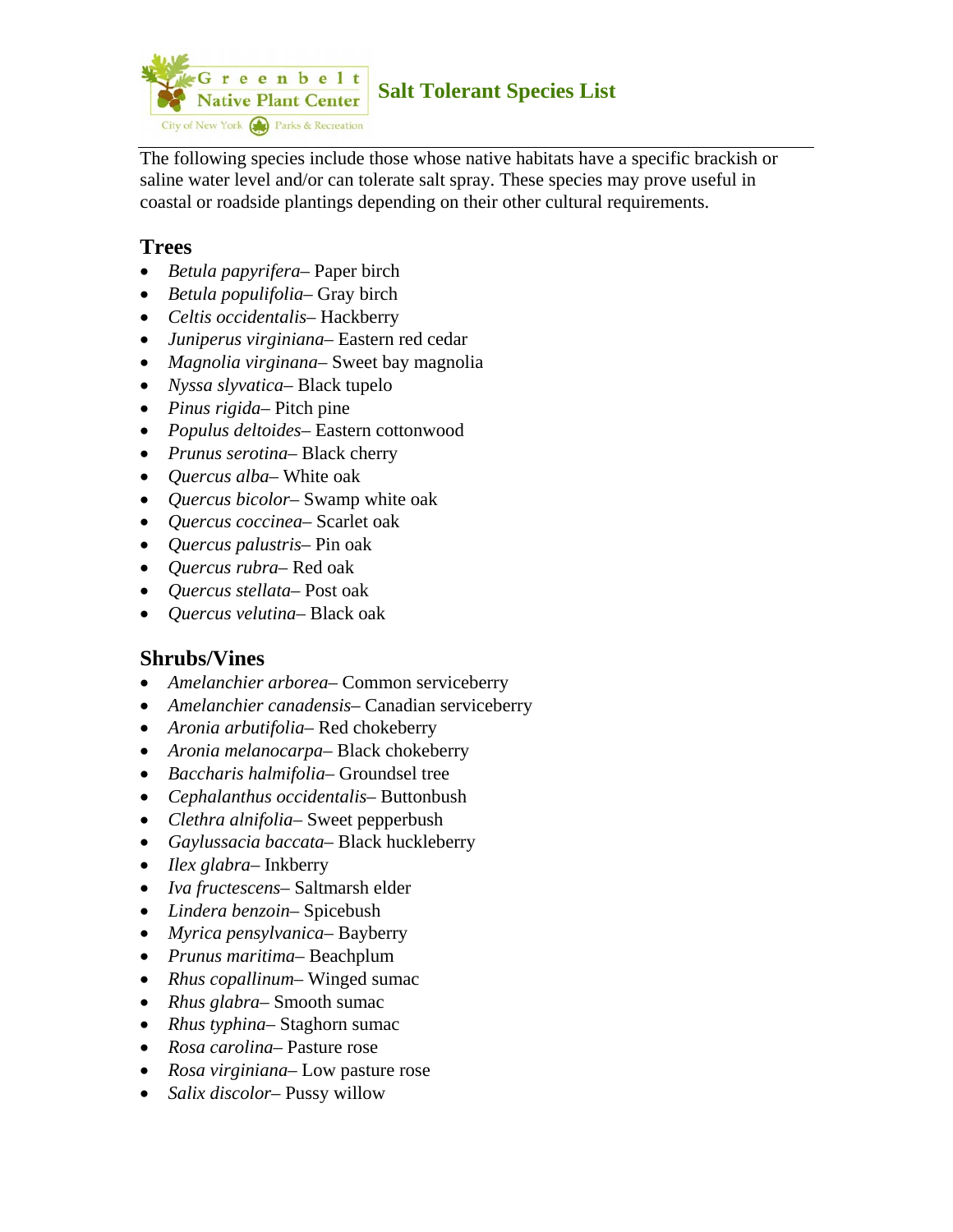

#### **Shrubs/Vines** *con't*

- *Sambucus canadensis* Black elderberry
- *Vaccinium angustifolium* Lowbush blueberry
- *Vaccinium corymbosum* Highbush blueberry
- *Viburnum dentatum* Southern arrowwood
- *Vitis labrusca* Fox grape

#### **Herbs**

- *Arctostaphylos uva–ursi* Bearberry
- *Cakile edethula* Sea rocket
- *Eupatorium album* White thoroughwort
- *Hibiscus moscheutos* Marsh mallow
- *Lathyrus maritimus* Beach pea
- *Lechea maritima* Beach pinweed
- *Limonium carolinianum* Marsh rosemary
- *Maianthemum canadense* Canada mayflower
- *Oenthera biennis* Common evening primrose
- *Opuntia humifusa* Eastern prickly pear
- *Solidago sempervirens* Seaside goldenrod
- *Symphyotrichum novi–belgii* New York aster

### **Graminoids**

- *Ammophila brevigulata* Beachgrass
- *Distichlis spicata* Saltgrass
- *Juncus gerardii* Blackgrass
- *Panicum amarum* Bitter panicgrass
- *Panicum virgatum* Switchgrass
- *Schizachyrium scoparium* Little bluestem
- *Scirpus maritimis* Seaside bulrush
- *Scirpus pungens* Commpon threesquare
- *Scirpus robustus* Saltmarsh rush
- *Scirpus validus* Soft stem bulrush
- *Spartina alternifolia* Smooth cordgrass
- *Spartina patens* Saltmeadow grass
- *Spartina pectinata* Prairie cordgrass